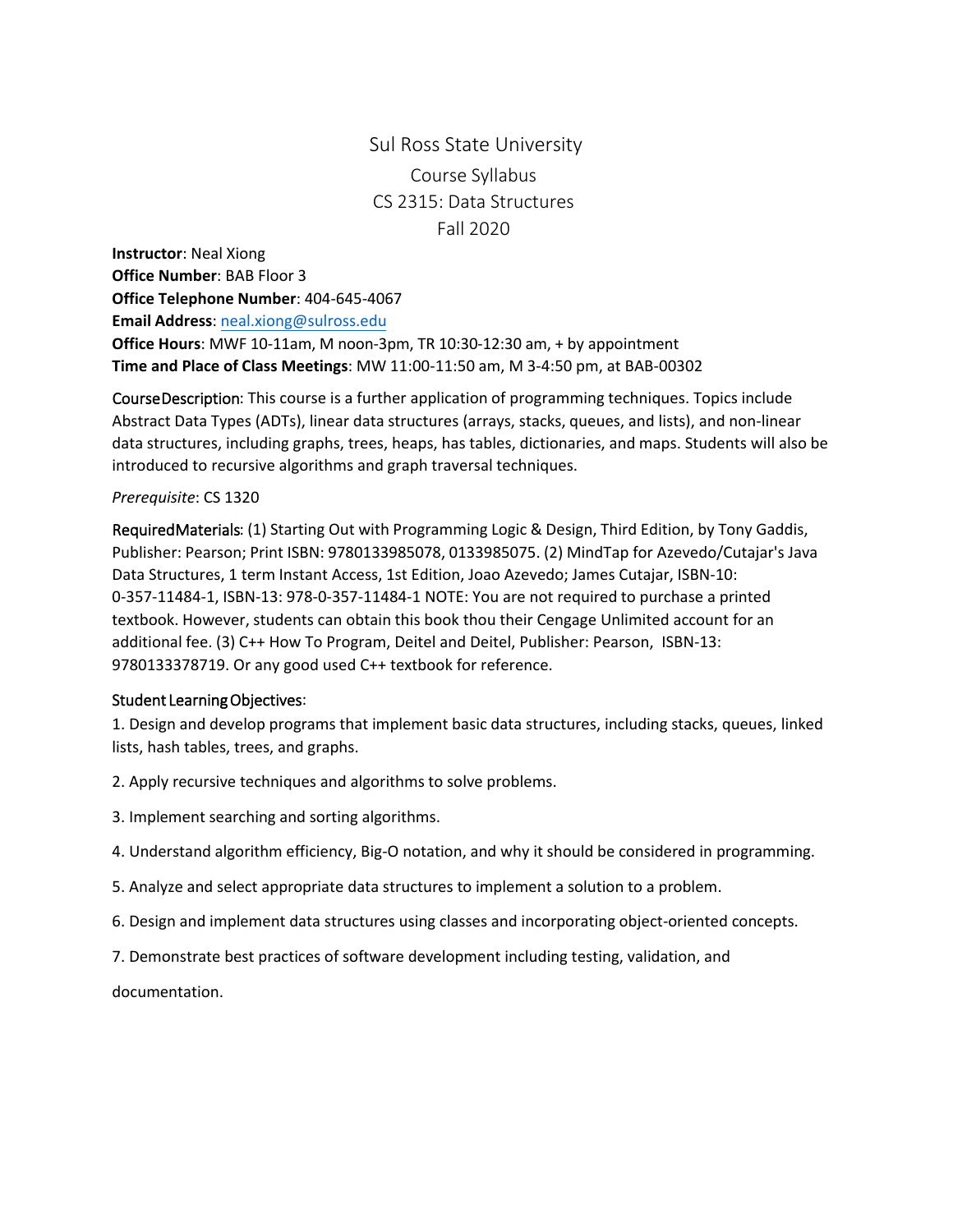## Assignment Information:

*Codding Lab Assignments*: Expect to complete at least 4-5 coding tasks. The code tasks will be completed in our lab. Make sure you are aware of when assignments are due to avoid a late penalty.

*Quizzes*: You will have at least several quizzes. You are allowed to use your textbook and/or notes, but these will have a time limit, so please prepare accordingly before attempting a quiz. The questions on the quizzes are multiple-choice and true-false. You will be taking the quizzes in Blackboard. Each quiz can be taken up to 3 times, the highest grade will be the grade that is recorded.

*Projects*: You will complete several projects. These will need to be submitted through Blackboard for grading.

*Exams*: There are three exams associated with this course. You may take each exam only once. The lowest exam grade will be dropped. If you do not miss any exams and are satisfied with your exam grade at the end of the semester, you do not have to take the final exam.

General Policies: Students are expected to check on Blackboard for announcements and updated assignments. You are expected to check your Sul Ross e-mail account. I will only discuss grades and attendance issues in our face to face courses. When meeting through Zoom, make sure your first name and at least last initial are visible. Preference will be that your video is available, but please make sure you are properly dressed.

Americans With Disabilities Act: Sul Ross State University (SRSU) is committed to equal access in compliance with Americans with Disabilities Act of 1973. It is SRSU policy to provide reasonable accommodations to students with documented disabilities. It is the student's responsibility to initiate a request each semester for each class. Students seeking accessibility/accommodations services must contact Rebecca Greathouse Wren, LPC-S, SRSU's Accessibility Services Coordinator at 432-837-8203 (please leave a message and we'll get back to you as soon as we can during working hours), or email rebecca.wren@sulross.edu. Our office is located on the first floor of Ferguson Hall (Suite 112), and our mailing address is P.O. Box C-122, Sul Ross State University, Alpine, Texas, 79832.

Library Services: The Sul Ross Library offers FREE resources and services to the entire SRSU community. Access and borrow books, articles, and more by visiting the library's website, library.sulross.edu. Offcampus access requires your LoboID and password. Check out materials using your photo ID. Librarians are a tremendous resource for your coursework and can be reached in person, by email (srsulibrary@sulross.edu), or phone (432-837-8123).

Distance Education Statement: Students enrolled in distance education courses have equal access to the university's academic support services, such as Smarthinking, library resources, online databases, and instructional technology support. For more information about accessing these resources, visit the SRSU website. Students should correspond using Sul Ross email accounts and submit online assignments through Blackboard, which requires secure login information to verify students' identities and to protect students' information. The procedures for filing a student complaint are included in the student handbook. Students enrolled in distance education courses at Sul Ross are expected to adhere to all policies pertaining to academic honesty and appropriate student conduct, as described in the student handbook. Students in web- based courses must maintain appropriate equipment and software, according to the needs and requirements of the course, as outlined on the SRSU website.